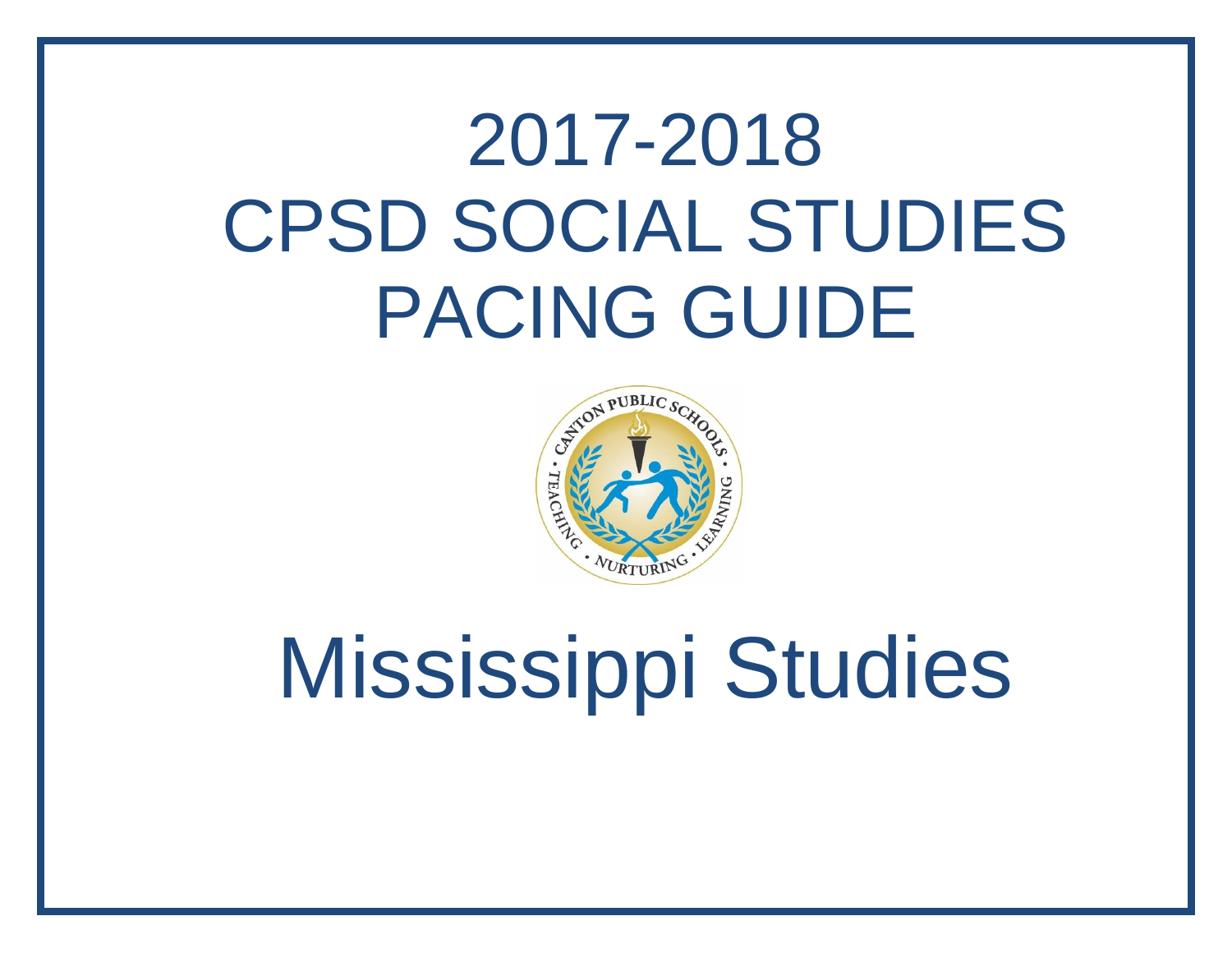## **Mississippi Studies**

| <b>Competency</b>   | <b>Objective</b>                                                                                                                                                                                                                                                | <b>Term</b> |  |                                 |                                |  |  |  |  |
|---------------------|-----------------------------------------------------------------------------------------------------------------------------------------------------------------------------------------------------------------------------------------------------------------|-------------|--|---------------------------------|--------------------------------|--|--|--|--|
|                     |                                                                                                                                                                                                                                                                 | 1           |  | $\overline{\mathbf{3}}$         | 4                              |  |  |  |  |
| <b>Competency 1</b> | Understand how geography, history, and politics have influenced the development of Mississippi.                                                                                                                                                                 |             |  |                                 |                                |  |  |  |  |
| 1a                  | Identify the major (Chickasaw, Choctaw, and Natchez) and minor (Biloxi, Tunica) Native<br>American groups found living in Mississippi by the first European explorers in the region<br>and discuss their governmental, economic and ecological systems. (DOK 1) |             |  | $\frac{1}{2}$<br>$\overline{O}$ | O/<br>$\mathsf{R}$             |  |  |  |  |
| 1 <sub>b</sub>      | Describe the social, economic and political context of Mississippi when it was held by<br>France, England and Spain and describe the process by which the Mississippi territory<br>was admitted to the United States. (DOK 1)                                   |             |  | $\sqrt{ }$<br>$\overline{O}$    | O/<br>$\mathsf{R}$             |  |  |  |  |
| 1 <sub>c</sub>      | Analyze the development of slavery in Mississippi including the various factors (economic,<br>geographic, and social) that contributed to its development and explain the opposition to<br>slavery in Mississippi. (DOK 2)                                      |             |  | $\sqrt{ }$<br>$\overline{O}$    | O/<br>$\mathsf{R}$             |  |  |  |  |
| 1 <sub>d</sub>      | Trace the events that led to the secession of Mississippi from the Union in 1861 and<br>explain why certain groups opposed the secession. (DOK 1)                                                                                                               |             |  | $\sqrt{ }$<br>$\overline{O}$    | O/<br>$\mathsf{R}$             |  |  |  |  |
| 1e                  | Compare and contrast the four constitutions of Mississippi and explain the reasons for<br>their development. (DOK 2)                                                                                                                                            |             |  | $\sqrt{ }$<br>$\overline{O}$    | O/<br>$\mathsf{R}$             |  |  |  |  |
| 1 <sub>f</sub>      | Identify and locate major geographical features of Mississippi and how they contribute to<br>the social and economic development of the state. (DOK 1)                                                                                                          |             |  | $\sqrt{ }$<br>$\overline{O}$    | O/<br>$\mathsf{R}$             |  |  |  |  |
| <b>Competency 2</b> | Understand the major responsibilities of state and local government and how they are executed.                                                                                                                                                                  |             |  |                                 |                                |  |  |  |  |
| 2a                  | Identify and describe the duties of the three branches of state government in Mississippi.<br>(DOK 1)                                                                                                                                                           |             |  | $\sqrt{ }$<br>$\overline{O}$    | O/<br>R                        |  |  |  |  |
| 2 <sub>b</sub>      | Examine the various forms of local governments (i.e., city managers, municipal<br>supervisors, mayor/city council, etc.) and evaluate how they help meet the needs of local<br>communities. (DOK 2)                                                             |             |  | $\frac{1}{2}$<br>$\overline{O}$ | $\overline{O}$<br>$\mathsf{R}$ |  |  |  |  |
| <b>Competency 3</b> | Understand the role that Mississippi has played in international, political, and economic affairs.                                                                                                                                                              |             |  |                                 |                                |  |  |  |  |
| 3a                  | Cite specific evidence of Mississippi's involvement (through imports and exports) in the<br>global economy including communication, technology, transportation, education and<br>manufacturing. (DOK 2)                                                         |             |  | $\sqrt{ }$<br>$\overline{O}$    | O/<br>$\mathsf{R}$             |  |  |  |  |

I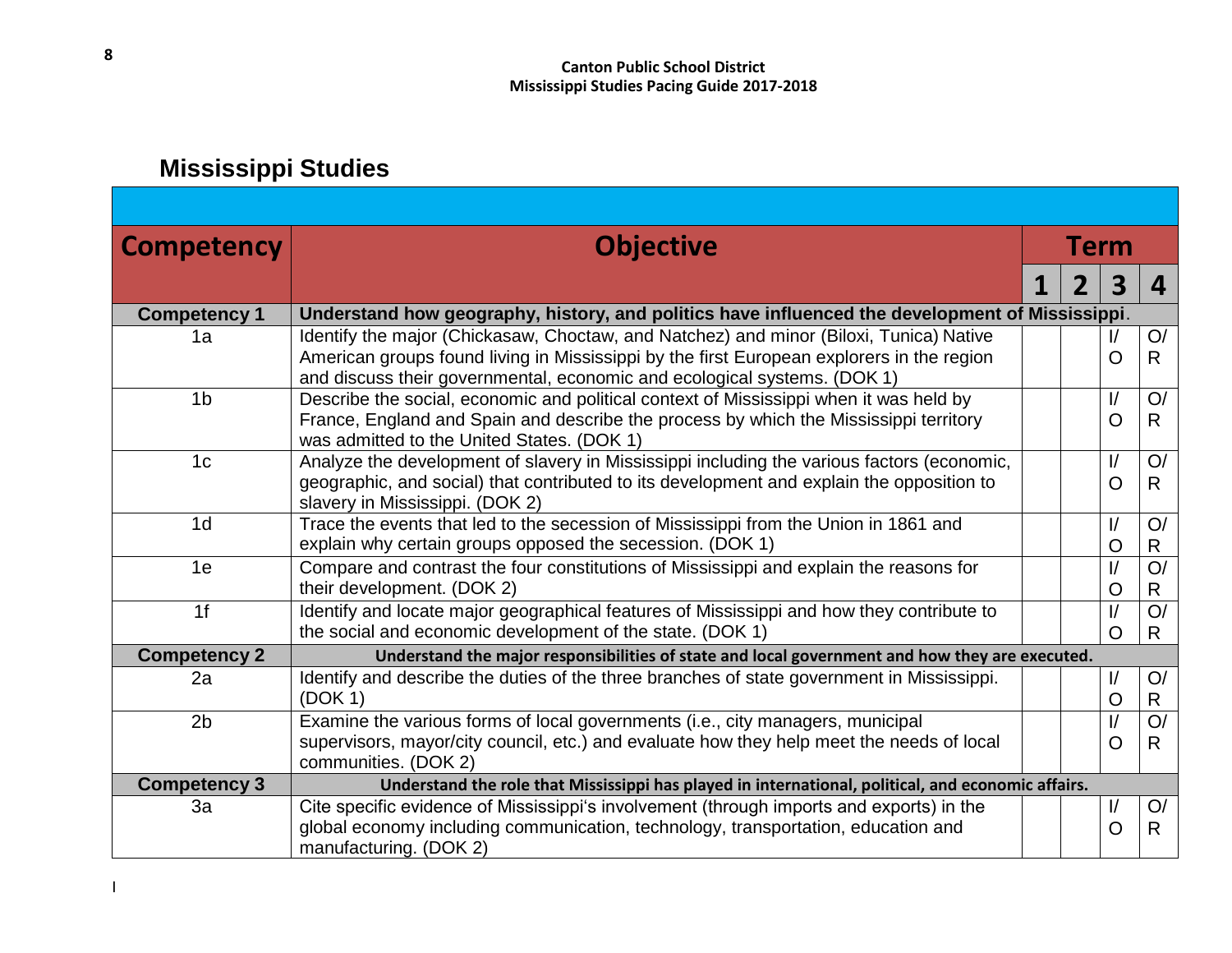### **Canton Public School District Mississippi Studies Pacing Guide 2017-2018**

| 3 <sub>b</sub>      | Cite evidence of the growing international diversity of the Mississippi population by                                                                              |  | I/             | O/             |
|---------------------|--------------------------------------------------------------------------------------------------------------------------------------------------------------------|--|----------------|----------------|
|                     | identifying the various immigrant groups in Mississippi during the 20th and 21st centuries                                                                         |  | $\circ$        | $\mathsf{R}$   |
|                     | and analyze their motivations (or push-pull factors) for migrating to the state. (DOK 2)                                                                           |  |                |                |
| <b>Competency 4</b> | Understand and describe the historical circumstances and conditions that necessitated the development of civil                                                     |  |                |                |
|                     | rights and human rights protections and/or activism for various minority groups in Mississippi.                                                                    |  |                |                |
| 4a                  | Compare and contrast de facto segregation and de jure segregation in Mississippi from                                                                              |  | $\sqrt{ }$     | O/             |
|                     | 1890 to the present, including the rise of Jim Crow era events and actors (i.e., Ross                                                                              |  | $\Omega$       | R.             |
|                     | Barnett, James Eastland, the integration of University of Mississippi, Sovereignty                                                                                 |  |                |                |
|                     | Commission, etc.), and their impact on Mississippi's history and contemporary society.                                                                             |  |                |                |
|                     | (DOK 2)                                                                                                                                                            |  |                |                |
| 4 <sub>b</sub>      | Identify and explain the significance of the major actors, groups and events of the Civil                                                                          |  | $\sqrt{ }$     | O/             |
|                     | Rights Movement in the mid 20th century in Mississippi (i.e., Fannie Lou Hamer, Medgar<br>Evers, Dr. T.R.M. Howard, James Meredith, Freedom Rides, Freedom Summer, |  | $\circ$        | R              |
|                     | Mississippi Freedom Democratic Party, COFO, CORE, etc.). (DOK 2)                                                                                                   |  |                |                |
| 4c                  | Compare and contrast the development and resulting impact of civil rights movements                                                                                |  | $\sqrt{ }$     | O/             |
|                     | (e.g., women's suffrage, African American liberation, Native American citizenship and                                                                              |  | $\overline{O}$ | R              |
|                     | suffrage, immigration rights, etc.) in Mississippi. (DOK 2)                                                                                                        |  |                |                |
| 4d                  | Investigate and describe the state government's responses to the Brown v. Board of                                                                                 |  | $\sqrt{ }$     | O/             |
|                     | Education of Topeka, Kansas Supreme Court decision in the 1950s, 1960s and 1970s.                                                                                  |  | $\overline{O}$ | R.             |
|                     | (DOK 2)                                                                                                                                                            |  |                |                |
| <b>Competency 5</b> | Understand the importance of how geography, history, and politics affect the economic life of Mississippi from the                                                 |  |                |                |
|                     | past to the present.                                                                                                                                               |  |                |                |
| 5a                  | Identify and analyze the economic development over time of major industries in                                                                                     |  | $\sqrt{ }$     | O/             |
|                     | Mississippi (including but not limited to agricultural production, manufacturing, rise of                                                                          |  | $\Omega$       | R.             |
|                     | machines, boll weevil, development of natural resources, international investments, the                                                                            |  |                |                |
|                     | Great Migration, etc.). (DOK 3)                                                                                                                                    |  |                |                |
| 5 <sub>b</sub>      | Analyze the economic impact of the Civil War on Mississippi. (DOK 3)                                                                                               |  | $\sqrt{ }$     | O/             |
|                     |                                                                                                                                                                    |  | $\circ$        | $\mathsf{R}$   |
| 5c                  | Explain the reasons why Mississippi became more industrialized in the mid-20th century.                                                                            |  | $\sqrt{ }$     | O/             |
|                     | (DOK 1)                                                                                                                                                            |  | $\circ$        | R.             |
| 5d                  | Analyze the current trends and historic record of poverty and wealth distribution in                                                                               |  | $\sf I/$       | $\overline{O}$ |
|                     | Mississippi. (DOK 3)                                                                                                                                               |  | $\overline{O}$ | R              |
|                     |                                                                                                                                                                    |  |                |                |
|                     |                                                                                                                                                                    |  |                |                |